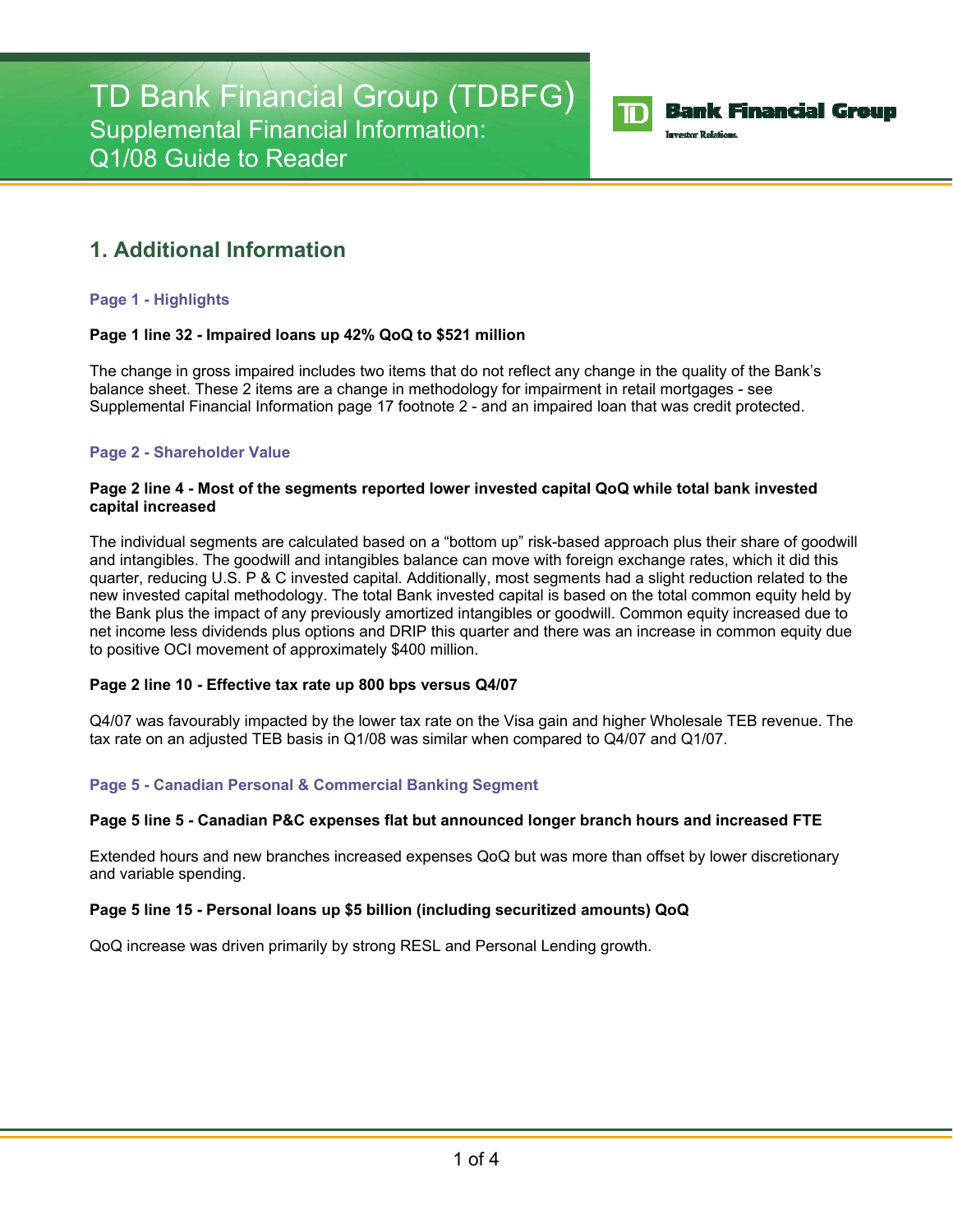## **Page 6 – Wealth Management Segment**

## **Page 6 line 4 - Expenses down \$20 million QoQ**

Due mainly to a number of timing-related expenses.

## **Page 6 line 15 - AUA down \$7 billion to \$178 billion Page 6 line 16 - AUM up \$10 billion to \$170 billion**

Our assets under management of \$170 billion was up mainly on the addition of net new client assets and an increase in mutual fund assets managed for TD Ameritrade clients.

## **Page 7 – U.S. Personal & Commercial Banking Segment**

## **Page 7 line 4 – PCL down C\$9 million YoY**

Non-performing assets declined QoQ resulting in lower reported PCL's this quarter.

## **Page 7 line 5 - Expenses down C\$25 million QoQ**

Key drivers included the stronger C\$, lower core operating costs and reduced restructuring expenses.

## **Page 8 – Wholesale Banking Segment**

## **Page 8 line 4 - PCL up \$32 million YoY and \$52 million QoQ**

Due to two specific provisions on Merchant Banking loans in the current quarter partially offset by lower provisions in the corporate loan book due mainly to a single credit exposure in Q1/07. Q4/07 had a recovery on a single credit exposure. The cost of Credit Default Swap protection was flat.

## **Page 8 line 17 - Gross drawn loans up \$2 billion**

The growth is largely due to new facilities, as opposed to existing, and is in line with our strategy to be a "Top 3" dealer by growing the domestic franchise.

## **Page 8 lines 20 to 23 - Total trading-related revenue down \$133 million YoY**

Trading revenue was down from a very strong first quarter in 2007 as strength in FX and Interest Rate trading, which benefited from market volatility and lower interest rates, was more than offset by continued weakness in vanilla credit products due to credit spread widening as well as divergence in normal pricing relationships in bond, loan and credit default swap markets. Also, revenues in our equity businesses were down versus last year. Our non-trading Domestic Franchise revenue was up slightly from last year on higher M&A fees partially offset by weaker syndications and underwriting revenue.

## **Page 9 – Corporate Segment**

## **Page 9 line 29 - Unallocated expenses increased \$18 million after-tax QoQ**

Corporate unallocated expenses increased due to number of timing related items.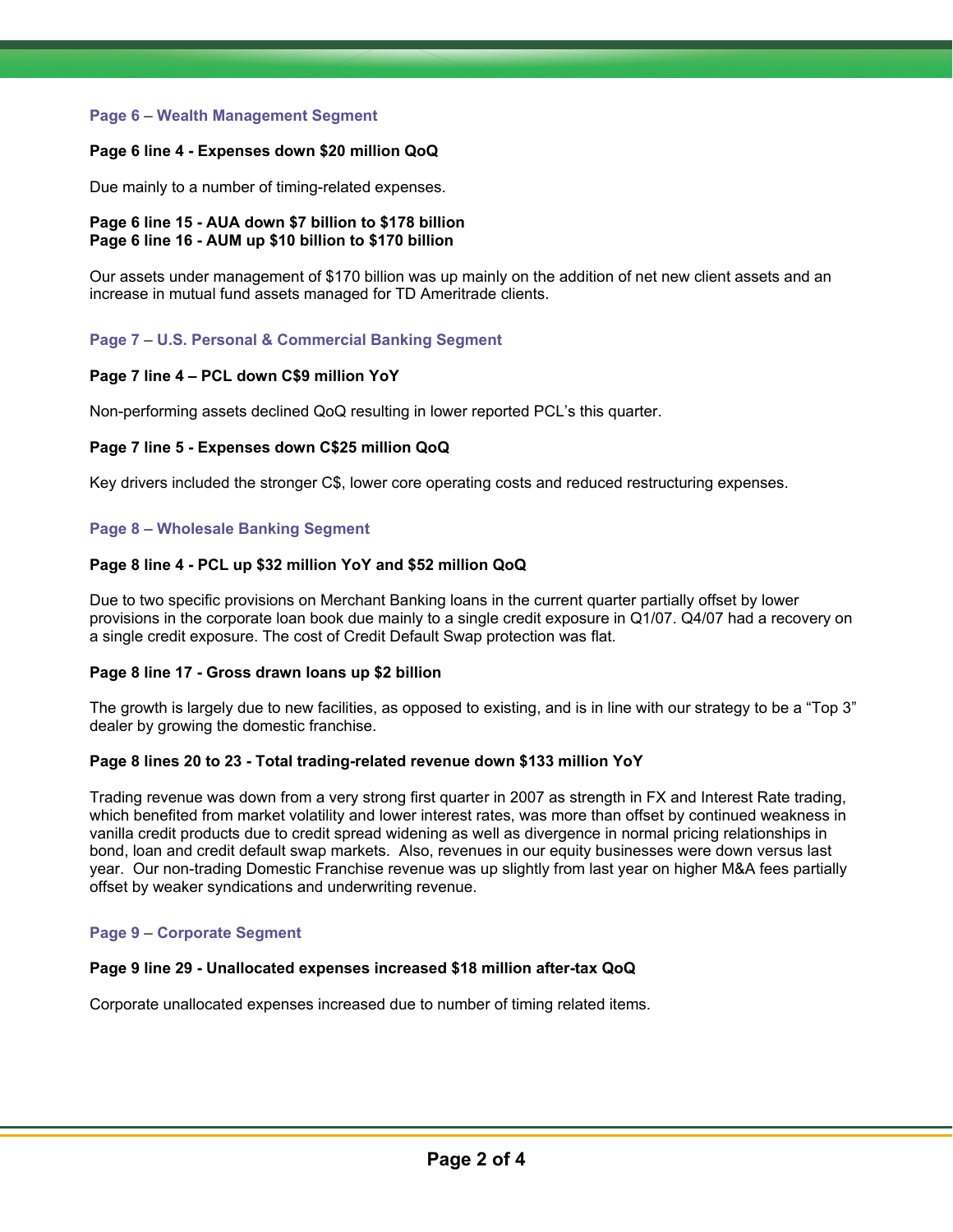## **Page 11 - Other Income**

#### **Page 11 lines 10 and 15 - Insurance revenue down QoQ and YoY, even after adding back Q1/08 item of note**

Our Insurance business includes net interest income earned on assets. There was a QoQ increase due to interest rate reductions that offsets a large portion of the reduction in Insurance revenue. From a business line perspective, results are flat as NII & other income splits varied this quarter.

## **Page 11 line 7 - Security gains up \$92 million QoQ**

Due to higher Merchant Bank gains. Security gains can be volatile as the Bank sells securities to maximize overall portfolio returns. Additionally, the timing of Merchant Banking gains can depend on deal specifics that may not be under control of TDBFG.

#### **Page 11 line 18 - Other down \$96 million QoQ**

This line includes the one time gain from the Visa IPO in Q4/07 and is partially offset by the impact of the change in fair value of credit default swaps hedging the loan portfolio. The combination of the movement in these items accounts for both the QoQ and YoY variance.

#### **Page 12 – Non-Interest Expenses**

#### **Page 12 line 1 - Salary down \$30 million QoQ**

The decrease is due to lower severance costs.

## **Page 12 line 2 - Incentive compensation up \$58 million QoQ**

This is due to higher performance-driven variable compensation in Wholesale Banking reflecting higher security gains.

## **Page 12 line 16 - Professional and advisory fees down \$24 million QoQ**

Mainly due to timing.

## **Page 12 line 18 - Capital and business taxes down \$11 million QoQ**

Mainly due to the decrease in the Ontario capital tax rate.

#### **Page 13 - Balance Sheet**

## **Page 13 line 9 - Securities purchased under reverse repo agreements up \$6.6 billion QoQ**

Driven by increased volumes stemming from customer demand for reverse repos and yield opportunities.

#### **Page 13 line 24 - Other assets up \$4.1 billion QoQ**

All driven by an increase in Wholesale Broker Receivables largely due to higher balances in Fixed Income and repurchase agreements related to higher trade volumes near quarter end.